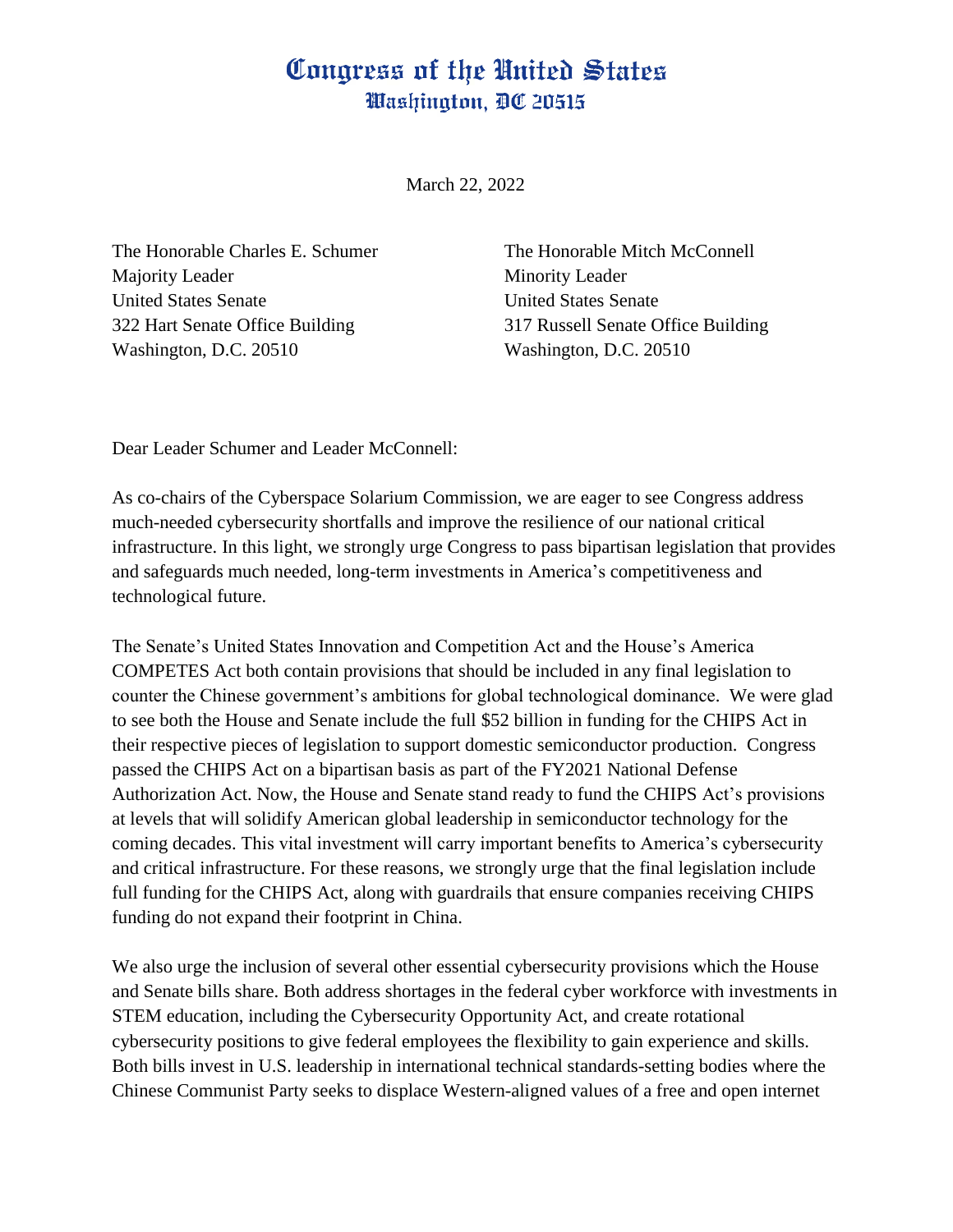without control and censorship. Both bills also increase funding for the State Department's Global Engagement Center, which is an important program for battling foreign disinformation campaigns.

Each of the two bills also contains unique measures that are essential to strengthening American cybersecurity and resilience for the 21<sup>st</sup> century. We strongly recommend that the House and Senate work to reach agreement on these measures for inclusion in the final conferenced bill.

The House bill contains bipartisan language which would reduce American dependency on untrusted vendors beholden to foreign powers by requiring the President to develop a strategy for information and communication technology critical to the economic competitiveness of the United States. It would also strengthen America's local, state, and federal cybersecurity workforce by expanding CyberCorps: Scholarship for Service, a proven ROTC-like program for recruiting and developing cybersecurity talent to work at all levels of government. The House bill would further improve the security of America's software and technology ecosystem by supporting the software security and digital privacy work of the National Institute of Standards and Technology, and designating Critical Technology Security Centers to evaluate and test the security of technologies essential to national critical functions. Finally, the House bill would create international capacity-building programs to improve the cybersecurity of U.S. allies and partners.

For its part, the Senate bill would create a National Risk Management Cycle to identify, assess, and prioritize cyber and physical risks to critical infrastructure – something the United States has long required, but long lacked. In our March 2020 report, the Cyberspace Solarium Commission noted that the U.S. government "lacks a rigorous, codified, and routinely exercised process" for identifying risk. By creating a National Risk Management Cycle, Congress would codify an essential capability for properly resourcing U.S. government efforts to deter threats and mitigate risks to critical infrastructure. The Senate legislation would also invest in America's technological future by creating regional technology hubs, built on partnerships among industry, academia, and workforce groups, to support domestic high-tech job growth in areas of the country that have not been historic innovation centers.

Congress has a critical opportunity to advance and secure U.S. global technological leadership for the 21<sup>st</sup> century. In doing so, it must also invest in America's cybersecurity and critical infrastructure resilience. The cyber threats facing our country have never been greater, and American technological leadership will depend significantly on our ability to defend against those threats and recover quickly from disruptions to critical infrastructure. As such, we strongly urge that the provisions we have highlighted here be included in the final conferenced legislation that crosses President Biden's desk later this year.